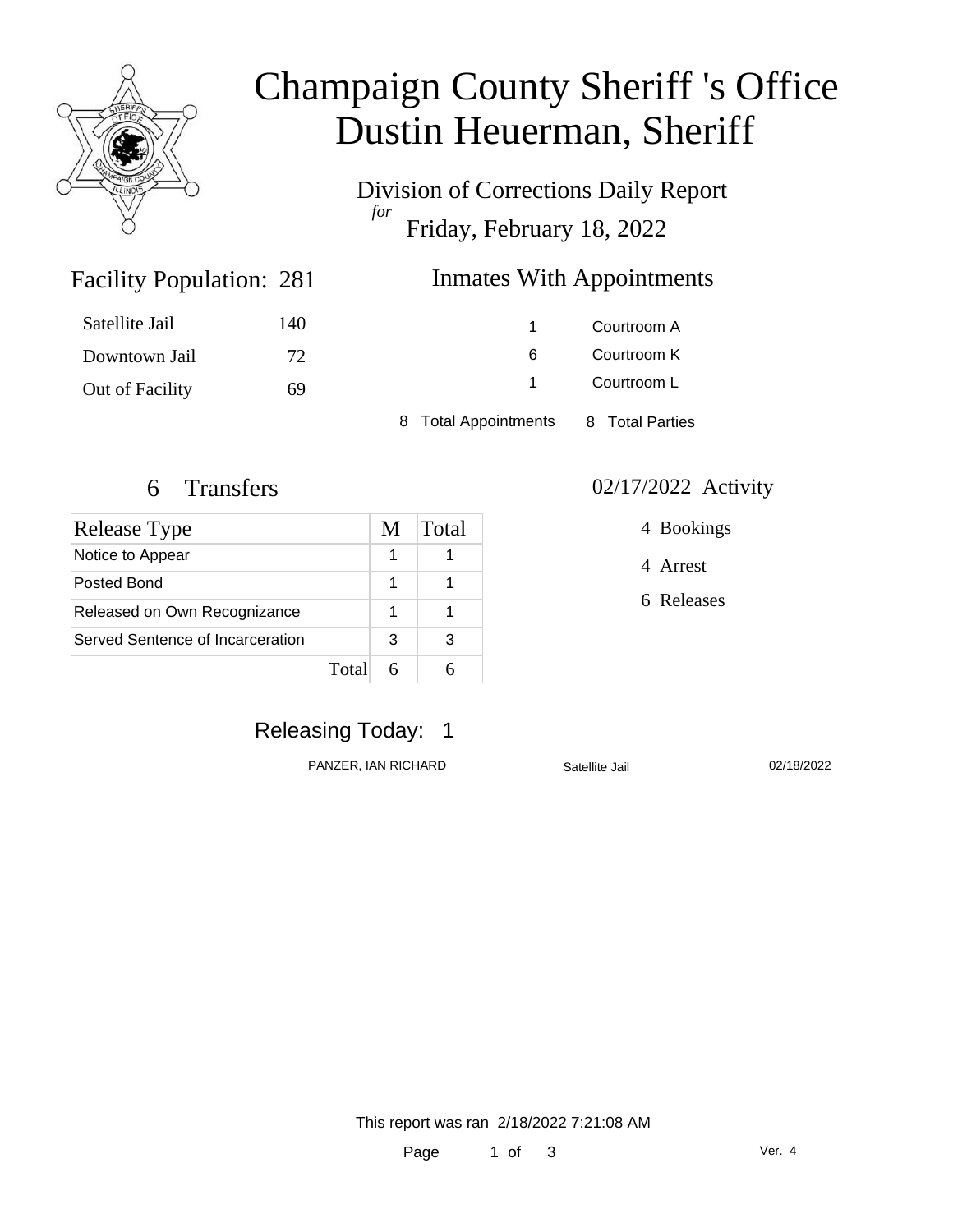

# Champaign County Sheriff 's Office Dustin Heuerman, Sheriff

Division of Corrections Daily Report *for* Friday, February 18, 2022

- Direct Criminal Contempt 1
- Electronic Home Dentention 13
	- Felony Arraignment 4
	- Felony Pre-Sentence 7
		- Felony Pre-Trial 212
	- Felony Pre-Trial DUI 4
	- Felony Sentenced CCSO 8
	- Felony Sentenced IDOC 19
		- Hold Sentenced IDOC 1
	- Misdemeanor Arraignment 2
		- Misdemeanor Pre-Trial 4
			- Petition to Revoke 1
			- Remanded to DHS 4
		- Traffic Sentenced CCSO 1
			- Total 281

This report was ran 2/18/2022 7:21:08 AM